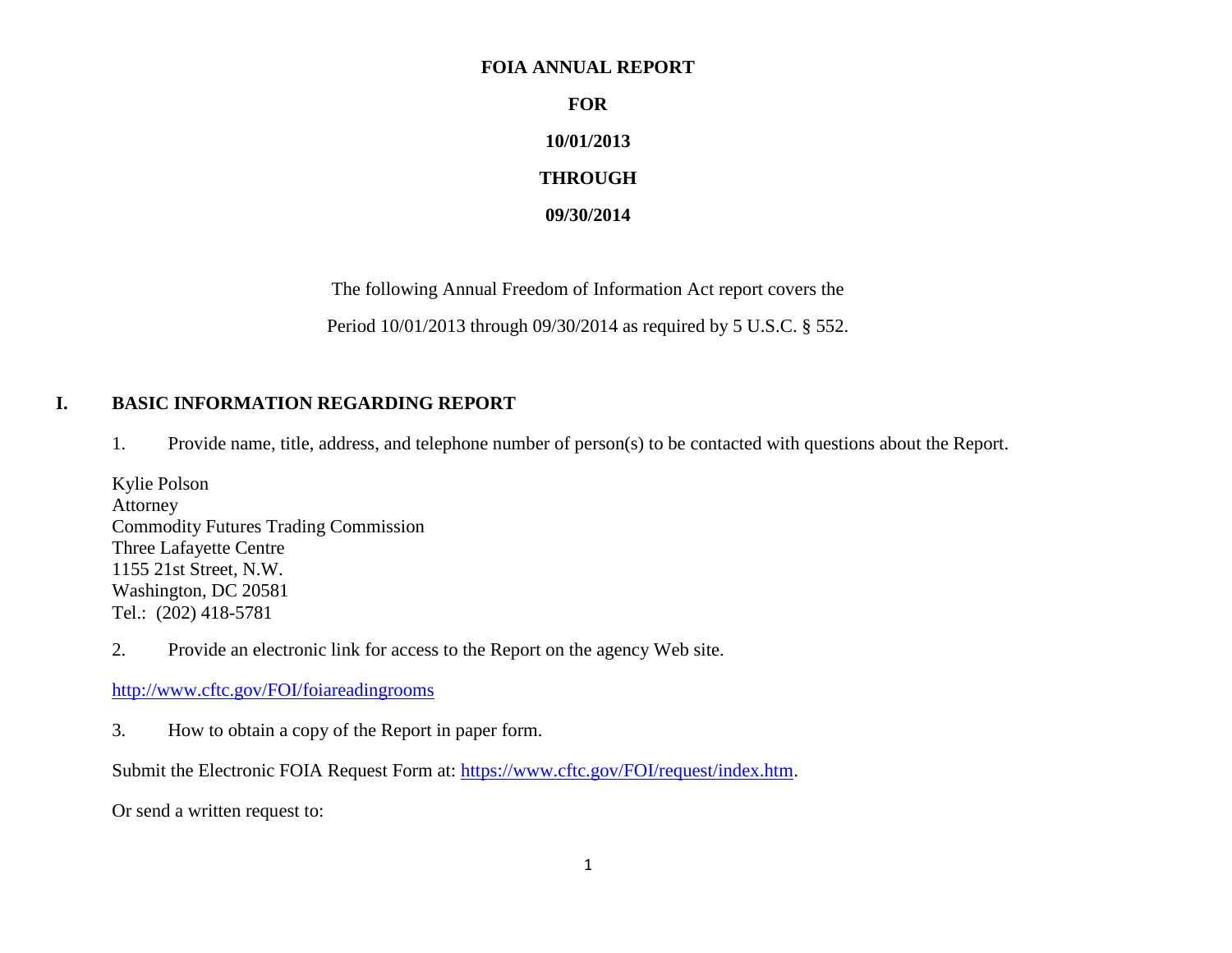Mail:

FOIA Office Commodity Futures Trading Commission Three Lafayette Centre 1155 21st Street, N.W. Washington, DC 20581 Tel.: (202) 418-5497

or

Email: [FOIAsubmissions@cftc.gov](mailto:FOIAsubmissions@cftc.gov)

# **II. MAKING A FOIA REQUEST**

1. All FOIA requests must be made in the form of a written request precisely describing the records sought. Any request for nonpublic records will be handled as a FOIA request regardless of how it is identified, but requests should be identified as a "FOIA request" in order to avoid delay in processing.

FOIA requests should contain a precise description of the records sought, including the subject matter, relevant time period, and the name and address of any company to which the request pertains. Requests should also include an agreement to pay any FOIA processing fees, and the requester's address and telephone number.

Regardless of how submitted (via mail, fax, or e-mail) requests should be addressed as follows:

Freedom of Information Act Request Commodity Futures Trading Commission Three Lafayette Centre 1155 21st Street, N.W. Washington, DC 20581 E-mail address is: [FOIAsubmissions@cftc.gov](mailto:FOIAsubmissions@cftc.gov)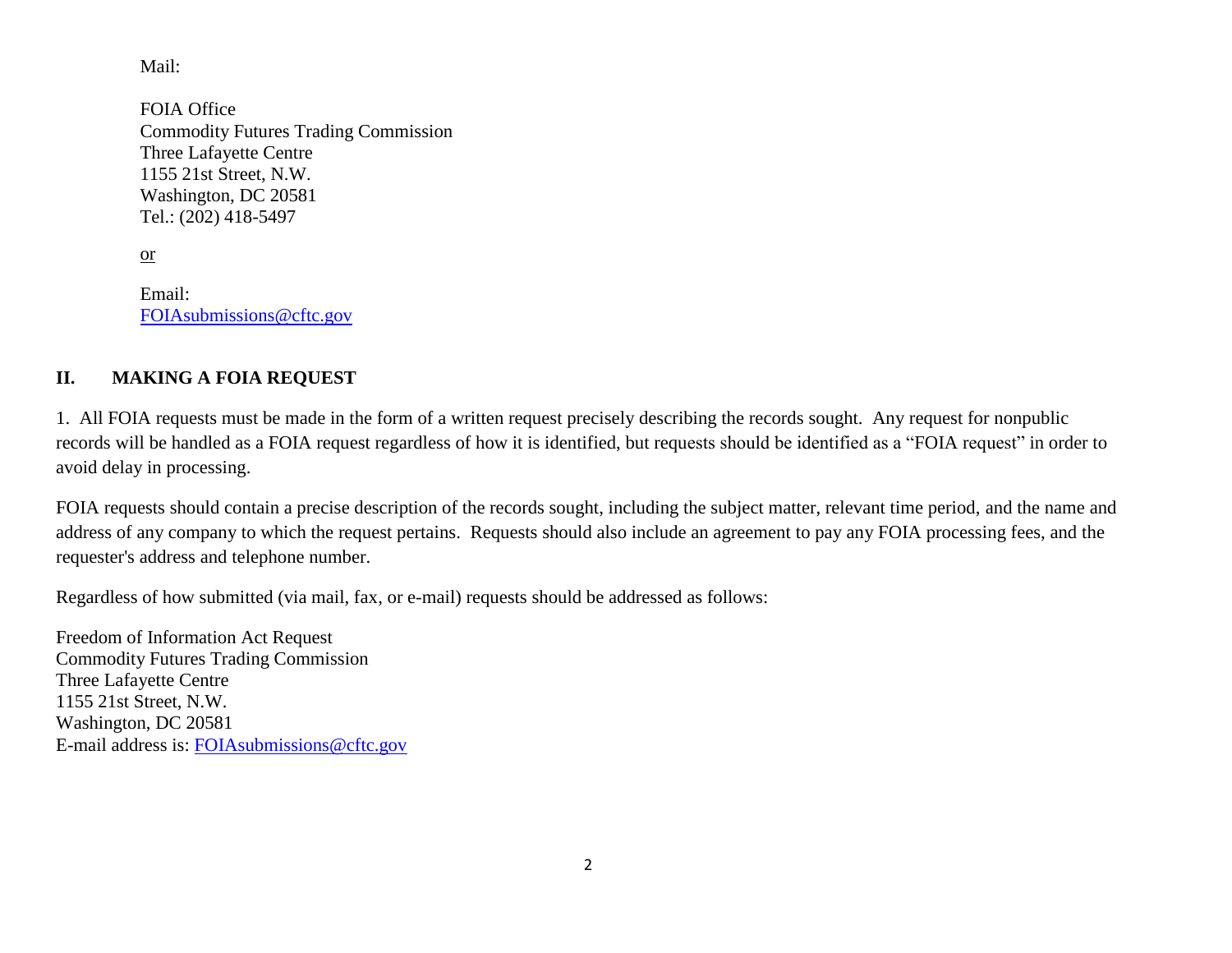2. The CFTC receives requests for records regarding a company's business practices and requests for records relating to the CFTC's law enforcement investigations and regulatory activity. The majority of requests that are initially denied, or partially denied, are due to statutory constraints on disclosure or because disclosure would interfere with ongoing law enforcement activities.

3. Link to CFTC FOIA Regulations, including fee schedule: [http://www.ecfr.gov/cgi-bin/CFTC\\_Part 145\\_Commission Records and](http://www.ecfr.gov/cgi-bin/text-idx?SID=919c51819fb49ae50a19f4a86cd8ba0c&tpl=/ecfrbrowse/Title17/17cfr145_main_02.tpl)  [Information.](http://www.ecfr.gov/cgi-bin/text-idx?SID=919c51819fb49ae50a19f4a86cd8ba0c&tpl=/ecfrbrowse/Title17/17cfr145_main_02.tpl)

## **III. ACRONYMS, DEFINITIONS, AND EXEMPTIONS**

1. Include the following definitions of terms used in this Report:

a. **Administrative Appeal** - a request to a federal agency asking that it review at a higher administrative level a FOIA determination made by the agency at the initial request level.

b. **Average Number** - the number obtained by dividing the sum of a group of numbers by the quantity of numbers in the group. For example, of 3, 7, and 14, the average number is 8.

c. **Backlog** - the number of requests or administrative appeals that are pending at an agency at the end of the fiscal year that are beyond the statutory time period for a response.

d. **Component** - for agencies that process requests on a decentralized basis, a "component" is an entity, also sometimes referred to as an Office, Division, Bureau, Center, or Directorate, within the agency that processes FOIA requests. The FOIA now requires that agencies include in their Annual FOIA Report data for both the agency overall and for each principal component of the agency.

e. **Consultation** - the procedure whereby the agency responding to a FOIA request first forwards a record to another agency for its review because that other agency has an interest in the document. Once the agency in receipt of the consultation finishes its review of the record, it responds back to the agency that forwarded it. That agency, in turn, will then respond to the FOIA requester.

f. **Exemption 3 Statute** - a federal statute that exempts information from disclosure and which the agency relies on to withhold information under subsection (b)(3) of the FOIA.

g**. FOIA Request** - a FOIA request is generally a request to a federal agency for access to records concerning another person (i.e., a "third-party" request), or concerning an organization, or a particular topic of interest. FOIA requests also include requests made by requesters seeking records concerning themselves (i.e., "first-party" requests) when those requesters are not subject to the Privacy Act, such as non-U.S. citizens. Moreover, because all first-party requesters should be afforded the benefit of both the access provisions of the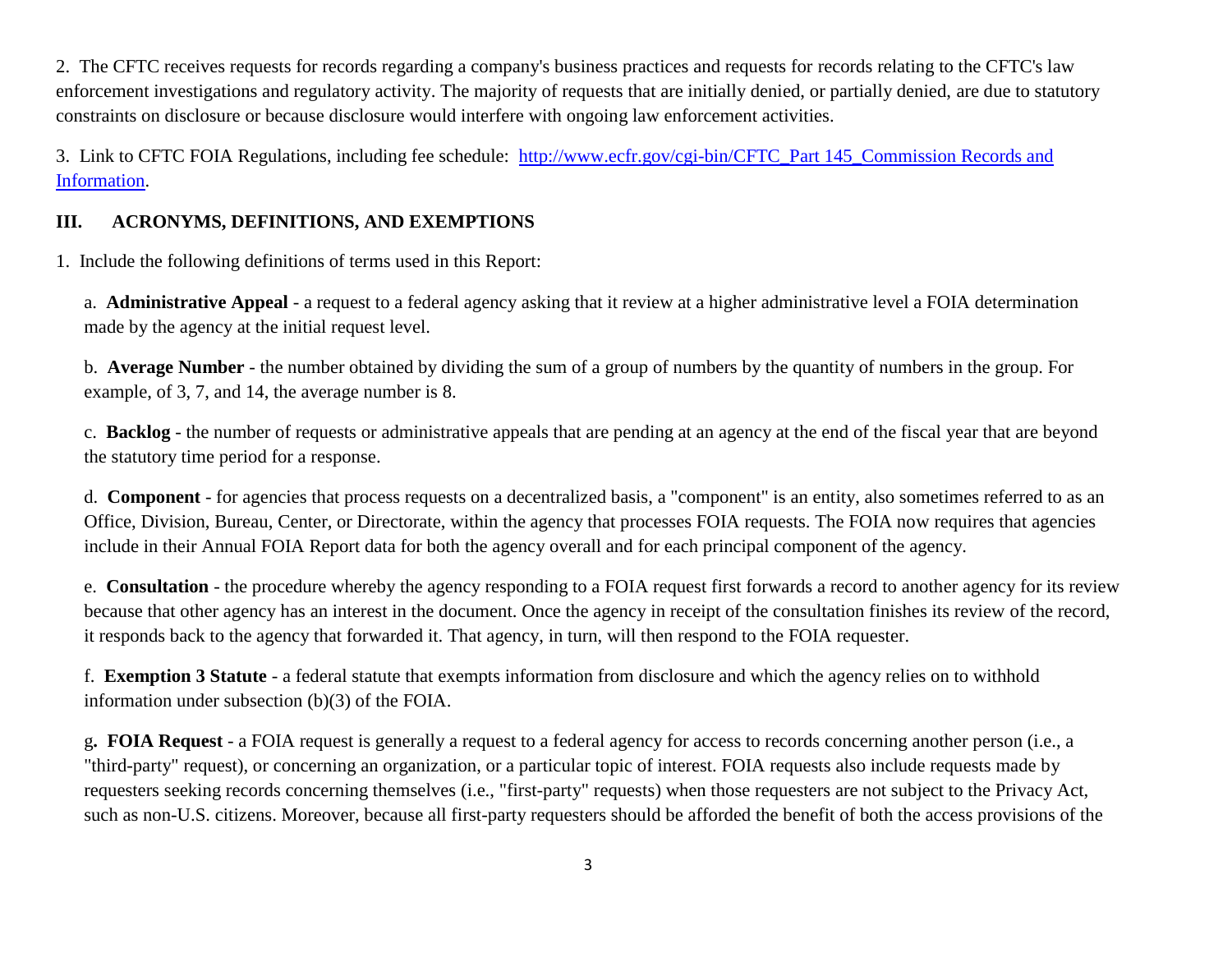FOIA as well as those of the Privacy Act, FOIA requests also include any first-party requests where an agency determines that it must search beyond its Privacy Act "systems of records" or where a Privacy Act exemption applies, and the agency looks to FOIA to afford the greatest possible access. All requests which require the agency to utilize the FOIA in responding to the requester are included in this Report.

Additionally, a FOIA request includes records referred to the agency for processing and direct response to the requester. It does not, however, include records for which the agency has received a consultation from another agency. (Consultations are reported separately in Section XII of this Report.)

h. **Full Grant** - an agency decision to disclose all records in full in response to a FOIA request.

i. **Full Denial** - an agency decision not to release any records in response to a FOIA request because the records are exempt in their entireties under one or more of the FOIA exemptions, or because of a procedural reason, such as when no records could be located.

j. **Median Number** - the middle, not average, number. For example, of 3, 7, and 14, the median number is 7.

k. **Multi-Track Processing** - a system in which simple requests requiring relatively minimal review are placed in one processing track and more voluminous and complex requests are placed in one or more other tracks. Requests granted expedited processing are placed in yet another track. Requests in each track are processed on a first in/first out basis.

i. **Expedited Processing** - an agency will process a FOIA request on an expedited basis when a requester satisfies the requirements for expedited processing as set forth in the statute and in agency regulations.

ii. **Simple Request** - a FOIA request that an agency using multi-track processing places in its fastest (non-expedited) track based on the low volume and/or simplicity of the records requested.

iii. **Complex Request** - a FOIA request that an agency using multi-track processing places in a slower track based on the high volume and/or complexity of the records requested.

l. **Partial Grant/Partial Denial** - in response to a FOIA request, an agency decision to disclose portions of the records and to withhold other portions that are exempt under the FOIA, or to otherwise deny a portion of the request for a procedural reason.

m. **Pending Request or Pending Administrative Appeal** - a request or administrative appeal for which an agency has not taken final action in all respects.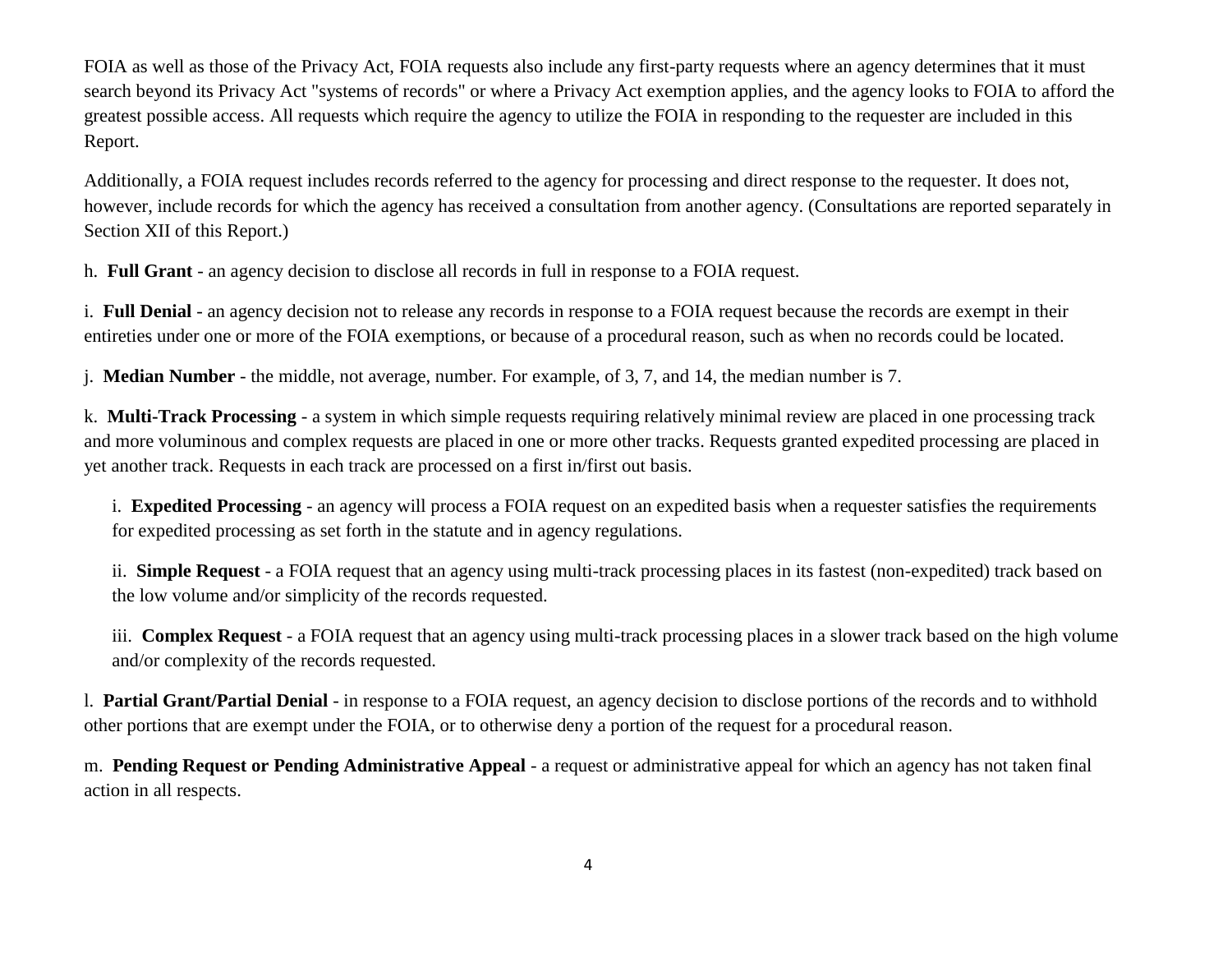n. **Perfected Request** - a request for records which reasonably describes such records and is made in accordance with published rules stating the time, place, fees (if any) and procedures to be followed.

o. **Processed Request or Processed Administrative Appeal** - a request or administrative appeal for which an agency has taken final action in all respects.

p. **Range in Number of Days** - the lowest and highest number of days to process requests or administrative appeals.

q. **Time Limits** - the time period in the statute for an agency to respond to a FOIA request (ordinarily twenty working days from receipt of a perfected FOIA request).

- 2. Include the following concise descriptions of the nine FOIA exemptions:
	- a. **Exemption 1**: classified national defense and foreign relations information
	- b. **Exemption 2**: information that is related solely to the internal personnel rules and practices of an agency
	- c. **Exemption 3**: information that is prohibited from disclosure by another federal law
	- d. **Exemption 4**: trade secrets and other confidential business information
	- e. **Exemption 5**: inter-agency or intra-agency communications that are protected by legal privileges
	- f. **Exemption 6**: information involving matters of personal privacy

g. **Exemption 7**: records or information compiled for law enforcement purposes, to the extent that the production of those records (A) could reasonably be expected to interfere with enforcement proceedings, (B) would deprive a person of a right to a fair trial or an impartial adjudication, (C) could reasonably be expected to constitute an unwarranted invasion of personal privacy, (D) could reasonably be expected to disclose the identity of a confidential source, (E) would disclose techniques and procedures for law enforcement investigations or prosecutions, or would disclose guidelines for law enforcement investigations or prosecutions, or (F) could reasonably be expected to endanger the life or physical safety of any individual

- h. **Exemption 8**: information relating to the supervision of financial institutions
- i. **Exemption 9**: geological information on wells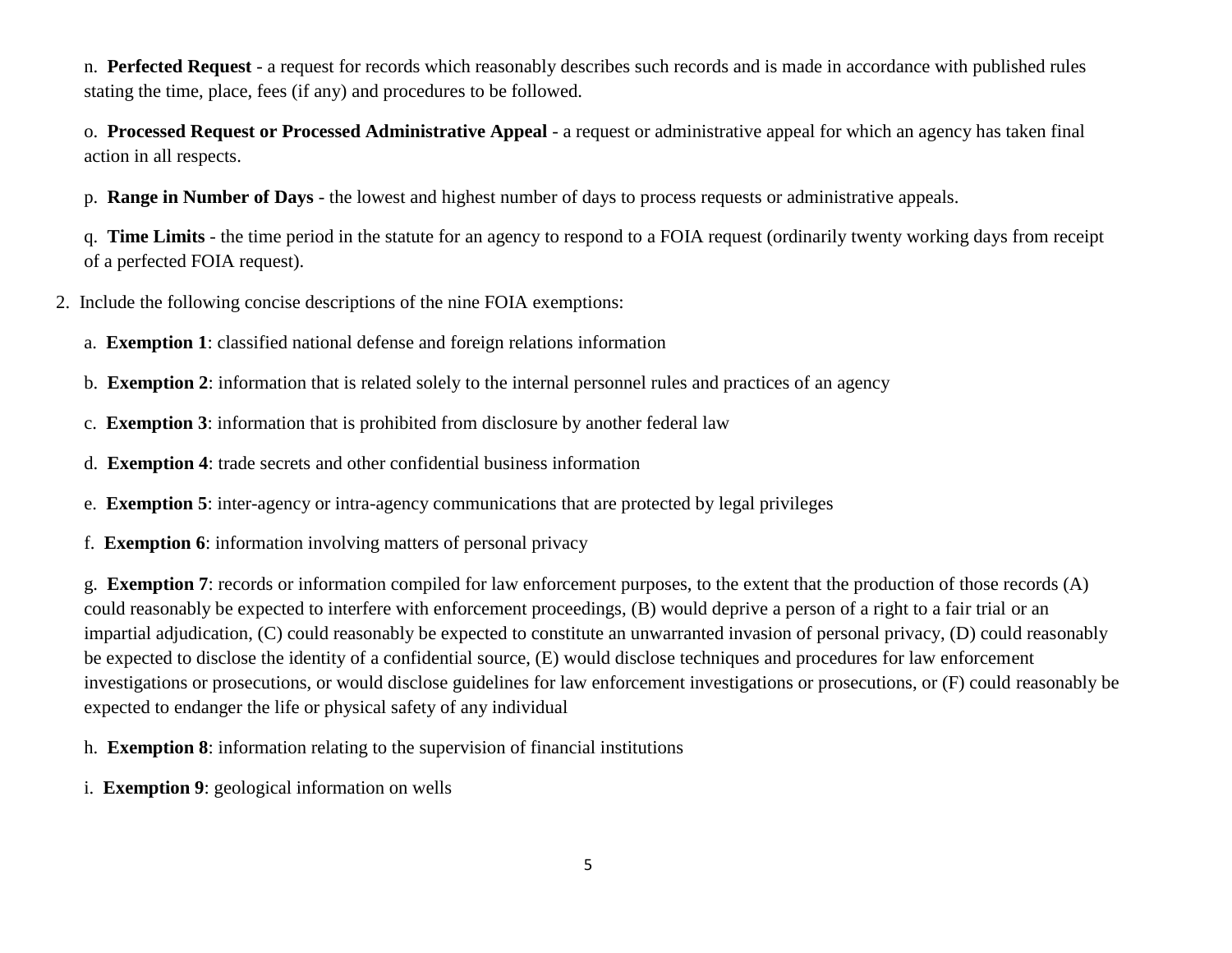# 3. Agency Component Abbreviations

| <b>Component Abbreviation</b> | <b>Component Name</b> |
|-------------------------------|-----------------------|
|                               |                       |
|                               |                       |
|                               |                       |

# **IV. EXEMPTION 3 STATUTES**

| Statute       | Type of Information<br>Withheld                                                                                                                                                                                                                          | <b>Case Citation</b>                                                              | Agency /<br>Component | Number of<br>Times<br>Relied upon<br>by Agency /<br>Component | Total<br>Number of<br>Times<br>Relied upon<br>by Agency<br>Overall |
|---------------|----------------------------------------------------------------------------------------------------------------------------------------------------------------------------------------------------------------------------------------------------------|-----------------------------------------------------------------------------------|-----------------------|---------------------------------------------------------------|--------------------------------------------------------------------|
| 7 U.S.C. § 12 | "[D]ata and information that would<br>separately disclose the business<br>transactions of any person" and<br>trade secrets or names of<br>customers gathered in the course<br>of the Commission's investigations<br>under the Commodity Exchange<br>Act. | Hunt v. Commodity Futures<br>Trading Comm'n, 484 F. Supp. 47,<br>49 (D.D.C. 1979) | <b>CFTC</b>           | 10                                                            | 10                                                                 |
|               |                                                                                                                                                                                                                                                          |                                                                                   |                       |                                                               |                                                                    |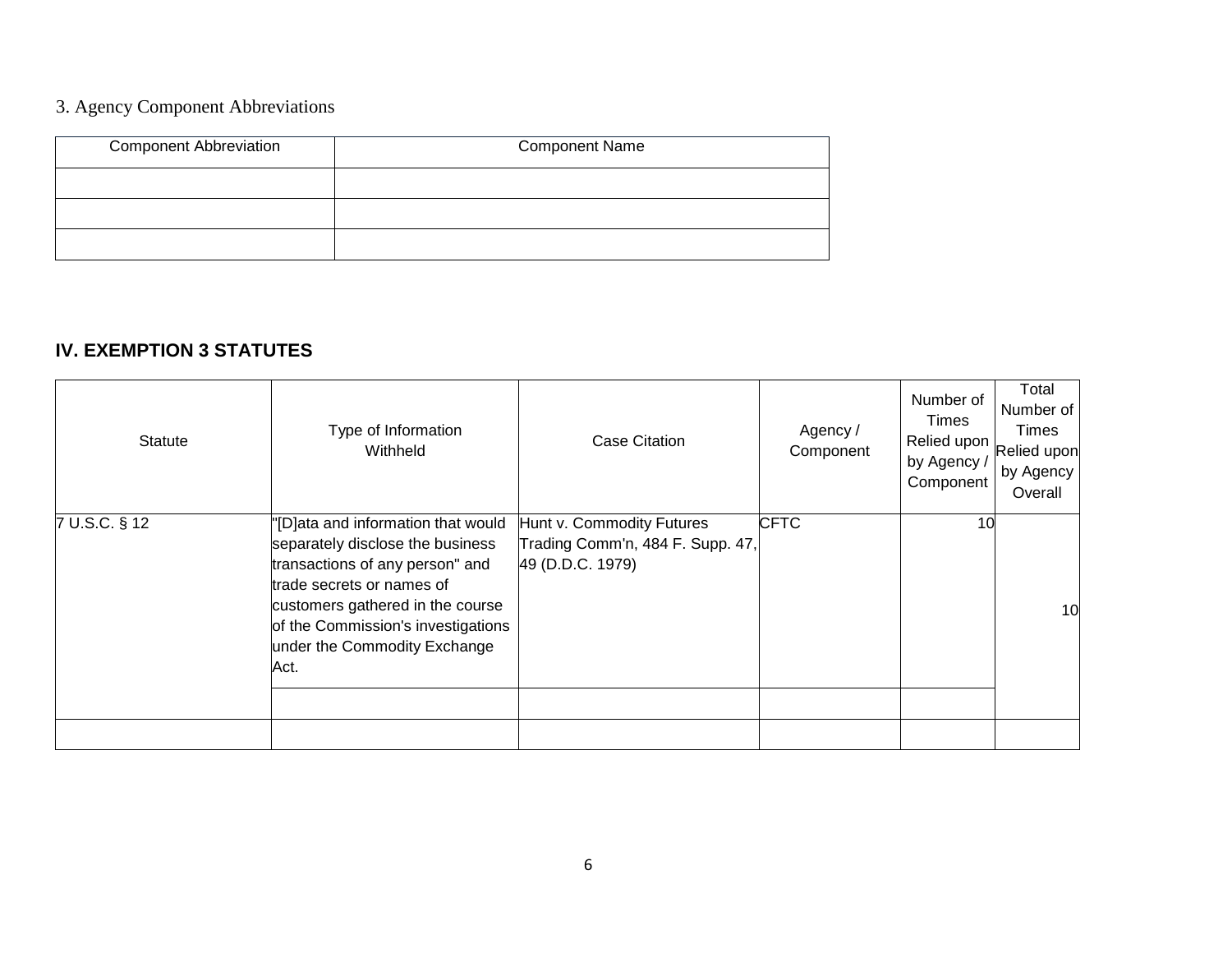# **V.A. FOIA REQUESTS -- RECEIVED, PROCESSED AND PENDING FOIA REQUESTS**

| Agency / Component    | Number of<br>Requests<br>Pending as of<br>Start<br>of Fiscal Year | Number of<br>Requests<br>Received<br>in Fiscal Year | Number of<br>Requests<br>Processed<br>in Fiscal Year | Number of<br>Requests<br>Pending as of End<br>of Fiscal Year |
|-----------------------|-------------------------------------------------------------------|-----------------------------------------------------|------------------------------------------------------|--------------------------------------------------------------|
| <b>CFTC</b>           | 20                                                                | 164                                                 | 151                                                  | 33                                                           |
|                       |                                                                   |                                                     |                                                      | 0                                                            |
| <b>AGENCY OVERALL</b> | 20                                                                | 164                                                 | 151                                                  | 33                                                           |

*The quarterly reports show 162 requests received and 150 requests processed during FY14. In Quarter 1, there was a referral that*  was not captured as received and processed for that quarter. In Quarter 2, there was a request received, but was not entered until *after the Quarter 2 report was run.* 

# **V.B.(1). DISPOSITION OF FOIA REQUESTS -- ALL PROCESSED REQUESTS**

|                                 |                   | Number                         |                                                                       |                      |                                                                 |                      |                           | Number of Full Denials Based on Reasons Other than Exemptions |                                              |                         |                                        |                                   |              |
|---------------------------------|-------------------|--------------------------------|-----------------------------------------------------------------------|----------------------|-----------------------------------------------------------------|----------------------|---------------------------|---------------------------------------------------------------|----------------------------------------------|-------------------------|----------------------------------------|-----------------------------------|--------------|
| Agency /<br>Component           | of Full<br>Grants | Grants /<br>Partial<br>Denials | Number of<br>Number of Partial Full Denials<br>Based on<br>Exemptions | <b>No</b><br>Records | All Records<br>Referred to<br>Another<br>Component<br>or Agency | Request<br>Withdrawn | Fee-<br>Related<br>Reason | Records<br>not<br>Reasonably for Other   "<br>Described       | Improper<br><b>FOIA</b><br>Request<br>Reason | Not<br>Agency<br>Record | <b>Duplicate</b><br>Request   in Chart | Other<br>*Explain<br><b>Below</b> | <b>TOTAL</b> |
| <b>CFTC</b>                     | 30                | 58                             | 12                                                                    | 35                   |                                                                 |                      |                           |                                                               |                                              |                         |                                        |                                   | 151          |
|                                 |                   |                                |                                                                       |                      |                                                                 |                      |                           |                                                               |                                              |                         |                                        |                                   |              |
| <b>AGENCY</b><br><b>OVERALL</b> | 30                | 58                             | 12                                                                    | 35                   |                                                                 | 6                    |                           |                                                               |                                              |                         |                                        |                                   | 151          |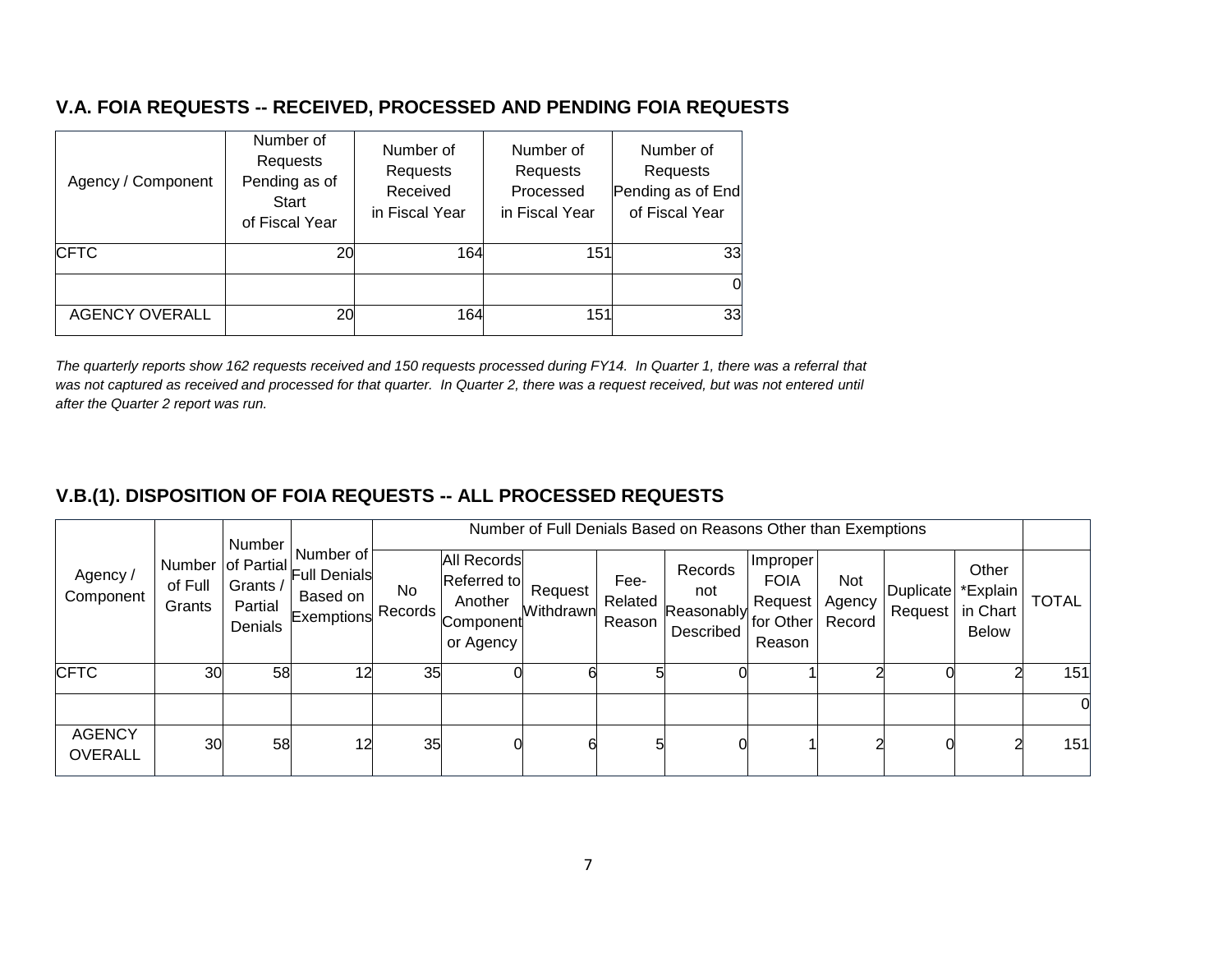# **V.B.(2). DISPOSITION OF FOIA REQUESTS -- "OTHER" REASONS FOR "FULL DENIALS BASED ON REASONS OTHER THAN EXEMPTIONS"**

| Agency /<br>Component           | Description of "Other" Reasons for Denials from Chart B(1) | Number of Times<br>"Other" Reason<br>Was Relied Upon | <b>TOTAL</b>   |
|---------------------------------|------------------------------------------------------------|------------------------------------------------------|----------------|
| <b>CFTC</b>                     | Public Records                                             |                                                      | $\overline{2}$ |
| <b>AGENCY</b><br><b>OVERALL</b> |                                                            |                                                      | $\overline{2}$ |
|                                 |                                                            |                                                      |                |

## **V.B.(3). DISPOSITION OF FOIA REQUESTS -- NUMBER OF TIMES EXEMPTIONS APPLIED**

| Agency /<br>Component           | Ex. 1 | Ex. 2 | Ex. 3 | Ex. 4 | Ex. 5 |    |   |     |   | Ex. 6 $ Ex. 7(A) Ex. 7(B) Ex. 7(C) Ex. 7(D) Ex. 7(E) Ex. 7(F)  Ex. 8$ | Ex. 9 |
|---------------------------------|-------|-------|-------|-------|-------|----|---|-----|---|-----------------------------------------------------------------------|-------|
| <b>CFTC</b>                     |       |       | 10.   | 33    | 16    | 28 |   | 151 |   |                                                                       |       |
| <b>AGENCY</b><br><b>OVERALL</b> |       |       | 10    | 33    | 16    | 28 | 0 | 15  | 6 |                                                                       | 0     |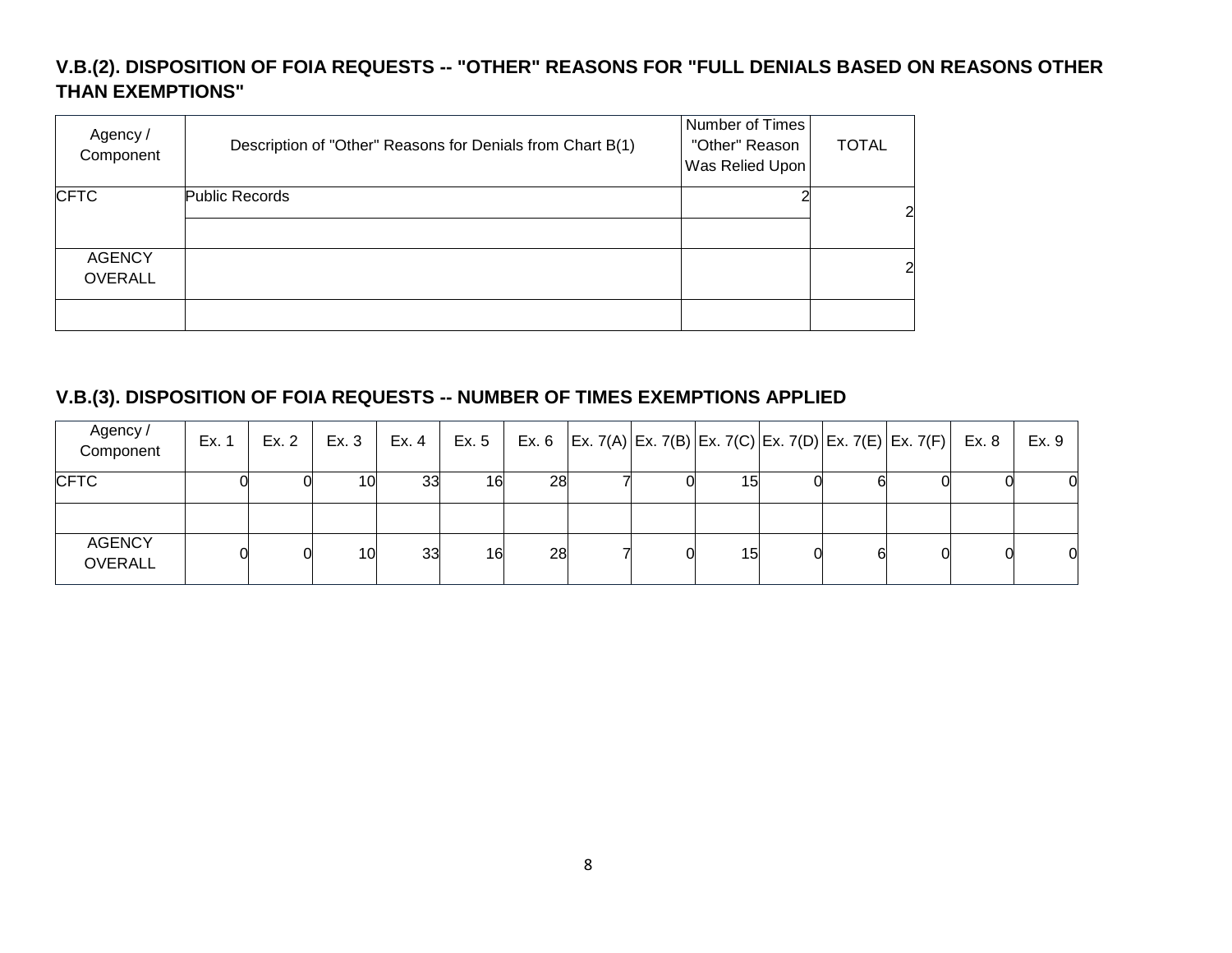# **VI.A. ADMINISTRATIVE APPEALS OF INITIAL DETERMINATIONS OF FOIA REQUESTS -- RECEIVED, PROCESSED, AND PENDING ADMINISTRATIVE APPEALS**

|                       | Number of Appeals   | Number of        | Number of         | Number of Appeals |
|-----------------------|---------------------|------------------|-------------------|-------------------|
| Agency / Component    | Pending as of Start | Appeals Received | Appeals Processed | Pending as of End |
|                       | of Fiscal Year      | in Fiscal Year   | in Fiscal Year    | of Fiscal Year    |
| <b>CFTC</b>           |                     |                  |                   | 61                |
|                       |                     |                  |                   |                   |
| <b>AGENCY OVERALL</b> |                     |                  |                   | 61                |

# **VI.B. DISPOSITION OF ADMINISTRATIVE APPEALS -- ALL PROCESSED APPEALS**

| Agency / Component    | Number Affirmed on<br>Appeal | <b>Number Partially</b><br>Affirmed & Partially<br>Reversed/Remanded on<br>Appeal | <b>Number Completely</b><br>Reversed/Remanded on<br>Appeal | Number of Appeals<br>Closed for Other<br>Reasons | <b>TOTAL</b> |
|-----------------------|------------------------------|-----------------------------------------------------------------------------------|------------------------------------------------------------|--------------------------------------------------|--------------|
| <b>CFTC</b>           |                              |                                                                                   |                                                            |                                                  |              |
|                       |                              |                                                                                   |                                                            |                                                  |              |
| <b>AGENCY OVERALL</b> |                              |                                                                                   |                                                            |                                                  |              |

# **VI.C.(1). REASONS FOR DENIAL ON APPEAL -- NUMBER OF TIMES EXEMPTIONS APPLIED**

| Agency /<br>Component           | Ex. 1 | Ex. 2 | Ex. 3 | Ex. 4 | Ex. 5 |  |  |  | Ex. 6   Ex. 7(A)   Ex. 7(B)   Ex. 7(C)   Ex. 7(D)   Ex. 7(E)   Ex. 7(F)   Ex. 8 | Ex. 9 |
|---------------------------------|-------|-------|-------|-------|-------|--|--|--|---------------------------------------------------------------------------------|-------|
| <b>CFTC</b>                     |       |       |       |       |       |  |  |  |                                                                                 | 0     |
|                                 |       |       |       |       |       |  |  |  |                                                                                 |       |
| <b>AGENCY</b><br><b>OVERALL</b> |       |       |       |       |       |  |  |  |                                                                                 | 0     |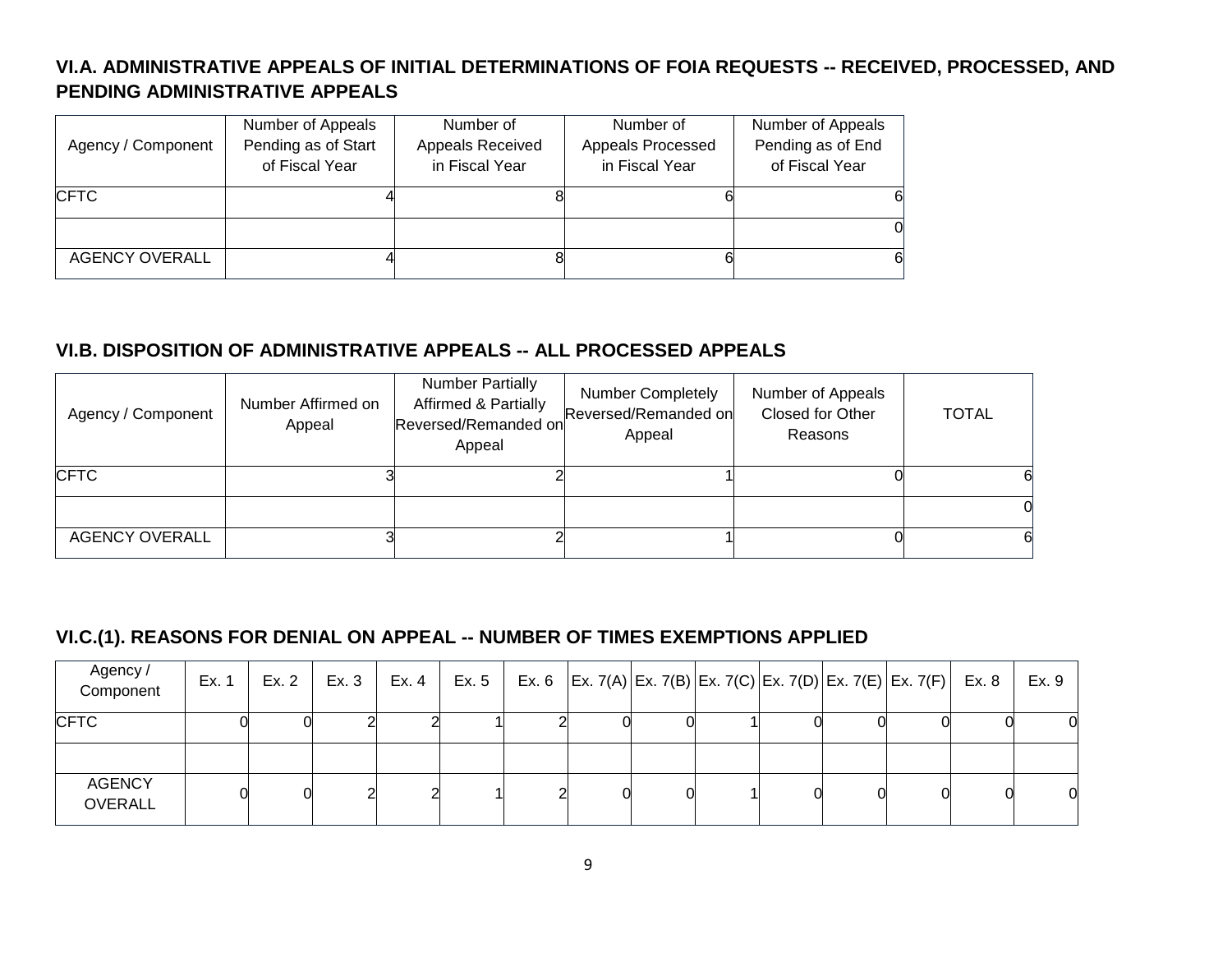# **VI.C.(2). REASONS FOR DENIAL ON APPEAL -- REASONS OTHER THAN EXEMPTIONS**

| Agency /<br>Component           | No<br>Records | Records<br>Referred at<br>Initial<br>Request<br>Level | Request<br>Withdrawn | Fee-<br>Related<br>Reason | Records<br>not<br>Reasonably for Other<br>Described | Improper<br>Request<br>Reasons | Not<br>Agency<br>Record | Duplicate<br>Request or<br>Appeal | Request in<br>Litigation | Appeal<br><b>Based</b><br>Solely on<br>Denial of<br>Request<br>for<br>Expedited<br>Processing | Other<br><b>Explain in</b><br>chart<br>below |
|---------------------------------|---------------|-------------------------------------------------------|----------------------|---------------------------|-----------------------------------------------------|--------------------------------|-------------------------|-----------------------------------|--------------------------|-----------------------------------------------------------------------------------------------|----------------------------------------------|
| <b>CFTC</b>                     |               |                                                       |                      |                           |                                                     |                                | 0                       |                                   |                          |                                                                                               | O                                            |
| <b>AGENCY</b><br><b>OVERALL</b> |               |                                                       |                      |                           |                                                     |                                | 0                       |                                   |                          |                                                                                               | 0                                            |

# **VI.C.(3). REASONS FOR DENIAL ON APPEAL -- "OTHER" REASONS**

| Agency /<br>Component           | Description of "Other" Reasons for Denial on Appeal from Chart C(2) | Number of Times<br>"Other" Reason<br>Was Relied Upon | <b>TOTAL</b>   |
|---------------------------------|---------------------------------------------------------------------|------------------------------------------------------|----------------|
| <b>CFTC</b>                     | N/A                                                                 |                                                      | $\overline{0}$ |
| <b>AGENCY</b><br><b>OVERALL</b> |                                                                     |                                                      | 0              |
|                                 |                                                                     |                                                      |                |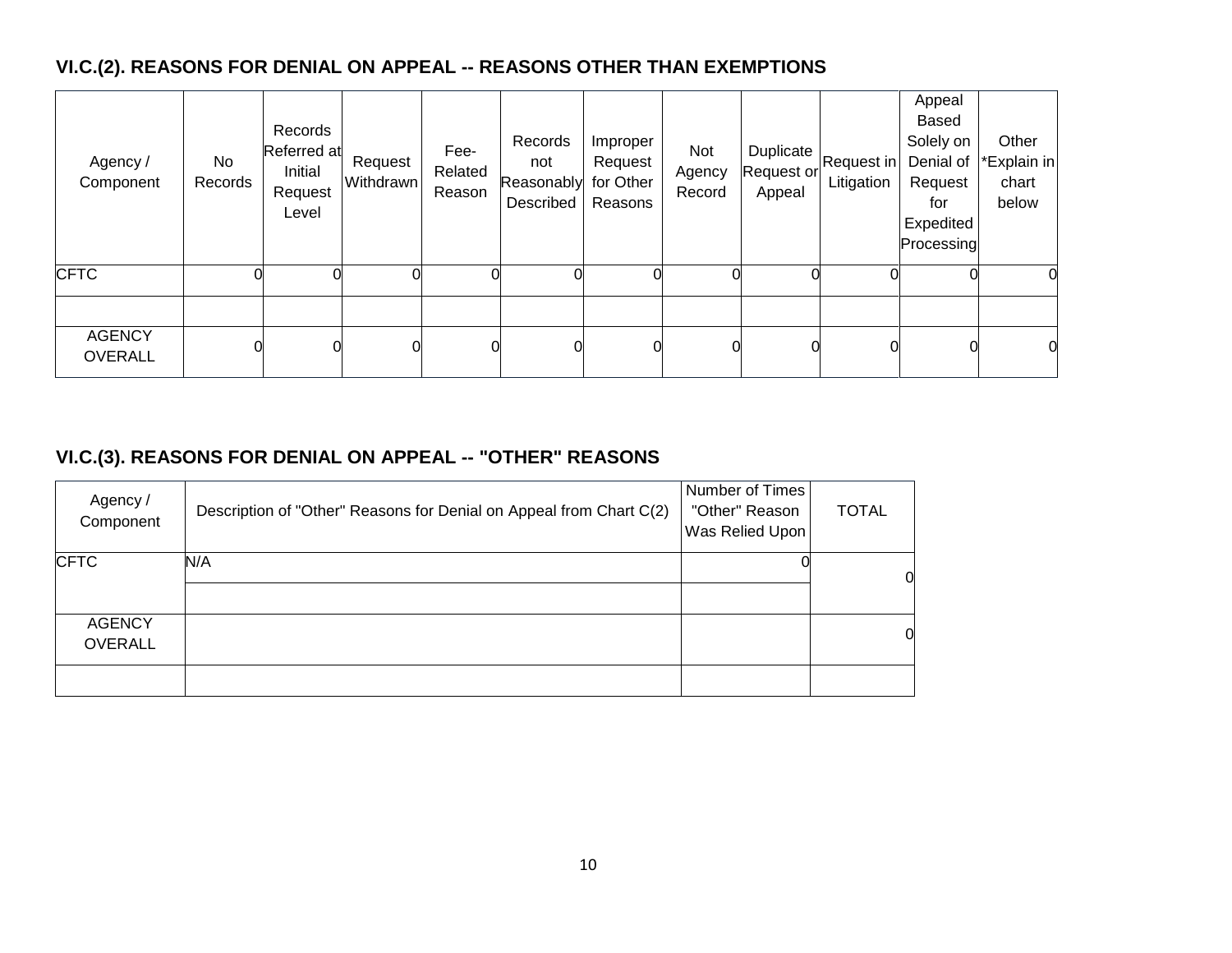# **VI.C.(4). RESPONSE TIME FOR ADMINISTRATIVE APPEALS**

|                       | Agency / Component Median Number of Days | Average Number of<br>Days | Lowest Number of Days | Highest Number of<br>Days |
|-----------------------|------------------------------------------|---------------------------|-----------------------|---------------------------|
|                       |                                          |                           |                       |                           |
|                       |                                          |                           |                       |                           |
| <b>AGENCY OVERALL</b> | 24.00                                    | 37.67                     | 18.00                 | 107.00                    |

# **VI.C.(5). TEN OLDEST PENDING ADMINISTRATIVE APPEALS**

| Agency /<br>Component |                           | 10th<br>Oldest<br>Appeal | 9th | 8th | 7th | 6th | 5th | 4th | 3rd | 2 <sub>nd</sub> | Oldest<br>Appeal                                                |
|-----------------------|---------------------------|--------------------------|-----|-----|-----|-----|-----|-----|-----|-----------------|-----------------------------------------------------------------|
|                       | Date of Appeal            |                          |     |     |     |     |     |     |     |                 |                                                                 |
|                       | Number of Days<br>Pending |                          |     |     |     |     |     |     |     |                 |                                                                 |
| <b>AGENCY</b>         | Date of Appeal            | N/A                      | N/A | N/A |     |     |     |     |     |                 | N/A2014-09-292014-09-082013-01-082012-03-122011-12-212011-11-07 |
| <b>OVERALL</b>        | Number of Days<br>Pending |                          |     |     |     |     | 16  | 435 | 643 | 697             | 727                                                             |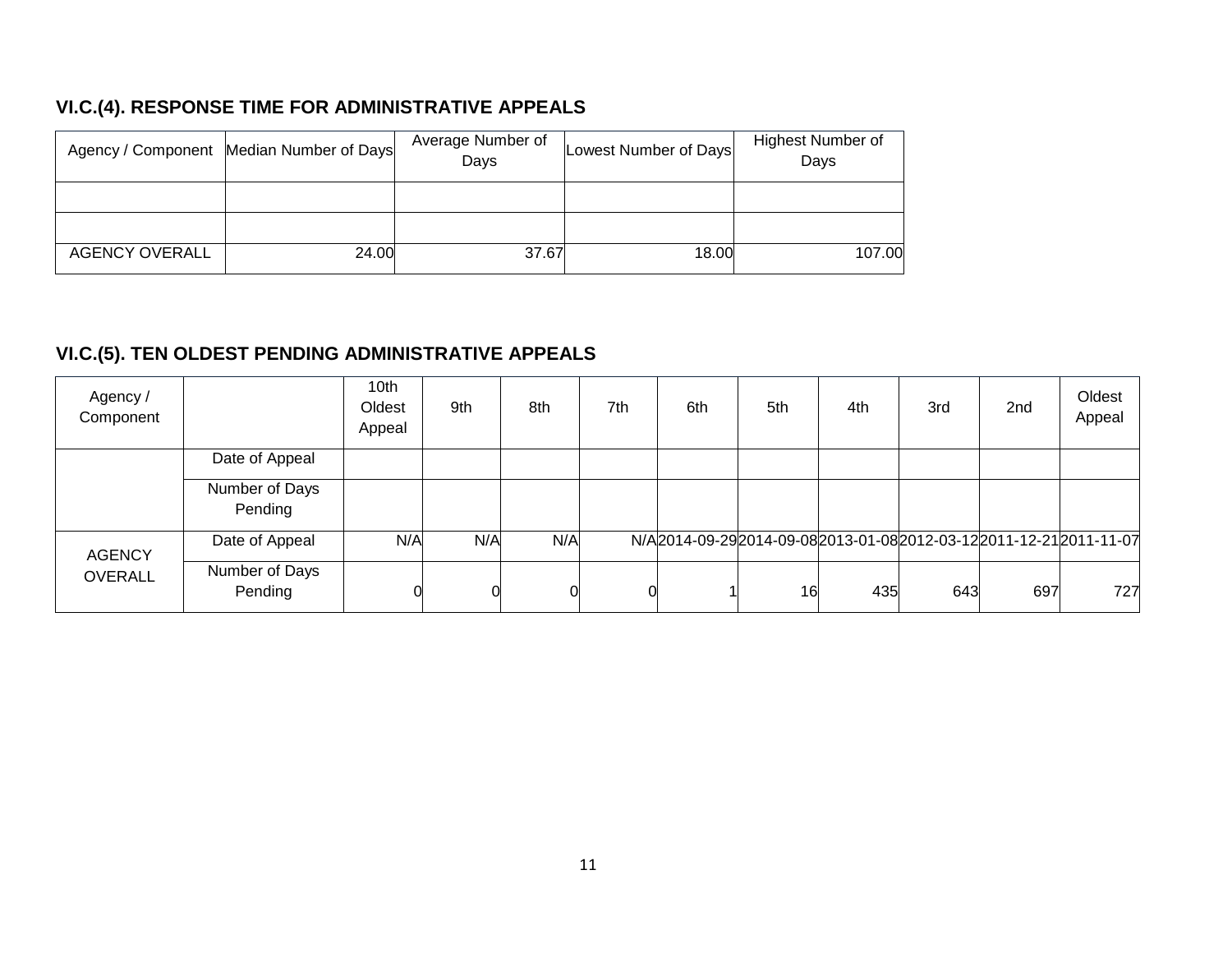## **VII.A. FOIA REQUESTS -- RESPONSE TIME FOR ALL PROCESSED PERFECTED REQUESTS**

|                |               |         | <b>SIMPLE</b> |         |         |         | <b>COMPLEX</b> |         |               | <b>EXPEDITED PROCESSING</b> |         |         |
|----------------|---------------|---------|---------------|---------|---------|---------|----------------|---------|---------------|-----------------------------|---------|---------|
| Agency /       | Median        | Average | Lowest        | Highest | Median  | Average | Lowest         | Highest | Median        | Average                     | Lowest  | Highest |
| Component      | <b>Number</b> | Number  | <b>Number</b> | Number  | Number  | Number  | Number         | Number  | <b>Number</b> | Number                      | Number  | Number  |
|                | of Days       | of Days | of Days       | of Days | of Days | of Days | of Days        | of Days | of Days       | of Days                     | of Days | of Days |
|                |               |         |               |         |         |         |                |         |               |                             |         |         |
|                |               |         |               |         |         |         |                |         |               |                             |         |         |
|                |               |         |               |         |         |         |                |         |               |                             |         |         |
| <b>AGENCY</b>  |               |         |               |         |         |         |                |         |               |                             |         |         |
| <b>OVERALL</b> | 23            | 30.92   |               | 126     | 55      | 102.25  |                | 566     | N/A           | N/A                         | N/A     | N/A     |

# **VII.B. PROCESSED REQUESTS -- RESPONSE TIME FOR PERFECTED REQUESTS IN WHICH INFORMATION WAS GRANTED**

|                | <b>SIMPLE</b> |         |         |         | <b>COMPLEX</b> |         |         |         | <b>EXPEDITED PROCESSING</b> |         |         |         |
|----------------|---------------|---------|---------|---------|----------------|---------|---------|---------|-----------------------------|---------|---------|---------|
| Agency /       | Median        | Average | Lowest  | Highest | Median         | Average | Lowest  | Highest | Median                      | Average | Lowest  | Highest |
| Component      | <b>Number</b> | Number  | Number  | Number  | Number         | Number  | Number  | Number  | <b>Number</b>               | Number  | Number  | Number  |
|                | of Days       | of Days | of Days | of Days | of Days        | of Days | of Days | of Days | of Days                     | of Days | of Days | of Days |
|                |               |         |         |         |                |         |         |         |                             |         |         |         |
|                |               |         |         |         |                |         |         |         |                             |         |         |         |
| <b>AGENCY</b>  |               |         | ⌒       |         |                |         | 2       |         |                             |         |         |         |
| <b>OVERALL</b> | 28            | 37      |         | 126     | 73.5           | 130.89  |         | 566     | N/A                         | N/A     | N/A     | N/A     |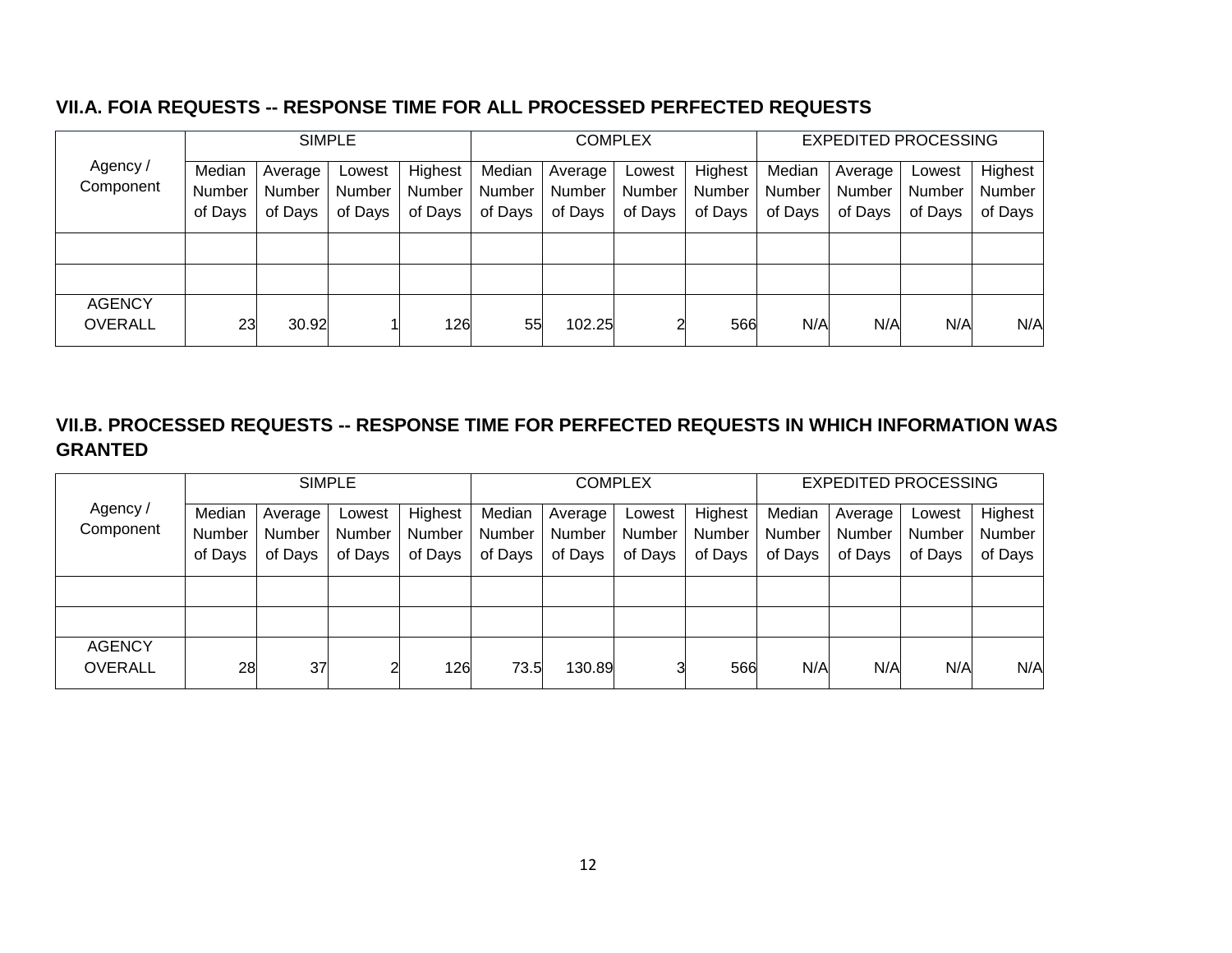# **VII.C. PROCESSED SIMPLE REQUESTS -- RESPONSE TIME IN DAY INCREMENTS**

| Agency/                         | $<$ 1-20 | 21-40 | 41-60 | 61-80 |      |      |      |      |      |      |      | 81-100   101-120   121-140   141-160   161-180   181-200   201-300   301-400 | $401+$ | <b>TOTAL</b> |
|---------------------------------|----------|-------|-------|-------|------|------|------|------|------|------|------|------------------------------------------------------------------------------|--------|--------------|
| Component                       | Days     | Days  | Days  | Days  | Days | Days | Days | Days | Days | Days | Days | Days                                                                         | Days   |              |
| <b>CFTC</b>                     | 22       | 14    |       |       |      |      |      |      |      |      |      |                                                                              |        | 48           |
|                                 |          |       |       |       |      |      |      |      |      |      |      |                                                                              |        |              |
| <b>AGENCY</b><br><b>OVERALL</b> | 22       | 14    |       |       |      |      |      |      |      |      |      |                                                                              |        | 48           |

## **VII.C. PROCESSED COMPLEX REQUESTS -- RESPONSE TIME IN DAY INCREMENTS**

| Agency /                        | $< 1 - 20$ | 21-40 | 41-60 | 61-80 |      |      |      |      |      |      |      | 81-100   101-120   121-140   141-160   161-180   181-200   201-300   301-400 | $401+$ | <b>TOTAL</b> |
|---------------------------------|------------|-------|-------|-------|------|------|------|------|------|------|------|------------------------------------------------------------------------------|--------|--------------|
| Component                       | Days       | Days  | Days  | Days  | Days | Days | Days | Days | Days | Days | Days | Days                                                                         | Days   |              |
| <b>CFTC</b>                     | 21         | 22    |       | 14    |      |      |      |      |      |      |      |                                                                              |        | 103          |
|                                 |            |       |       |       |      |      |      |      |      |      |      |                                                                              |        |              |
| <b>AGENCY</b><br><b>OVERALL</b> | 21         | 22    |       | 14    |      |      |      |      |      |      | 6    |                                                                              |        | 103          |

# **VII.C. PROCESSED REQUESTS GRANTED EXPEDITED PROCESSING -- RESPONSE TIME IN DAY INCREMENTS**

| Agency/                         | $< 1 - 20$ | 21-40 | 41-60 | 61-80 |      |      |      |      |      |      |      | 81-100  101-120  121-140   141-160   161-180   181-200   201-300   301-400 | $401+$ | <b>TOTAL</b> |
|---------------------------------|------------|-------|-------|-------|------|------|------|------|------|------|------|----------------------------------------------------------------------------|--------|--------------|
| Component                       | Days       | Days  | Days  | Days  | Days | Days | Days | Days | Days | Days | Days | Days                                                                       | Days   |              |
| <b>CFTC</b>                     |            |       |       |       |      |      |      |      |      |      |      |                                                                            |        | 0            |
|                                 |            |       |       |       |      |      |      |      |      |      |      |                                                                            |        | 0            |
| <b>AGENCY</b><br><b>OVERALL</b> |            |       |       |       |      |      |      |      |      |      |      |                                                                            |        | 0            |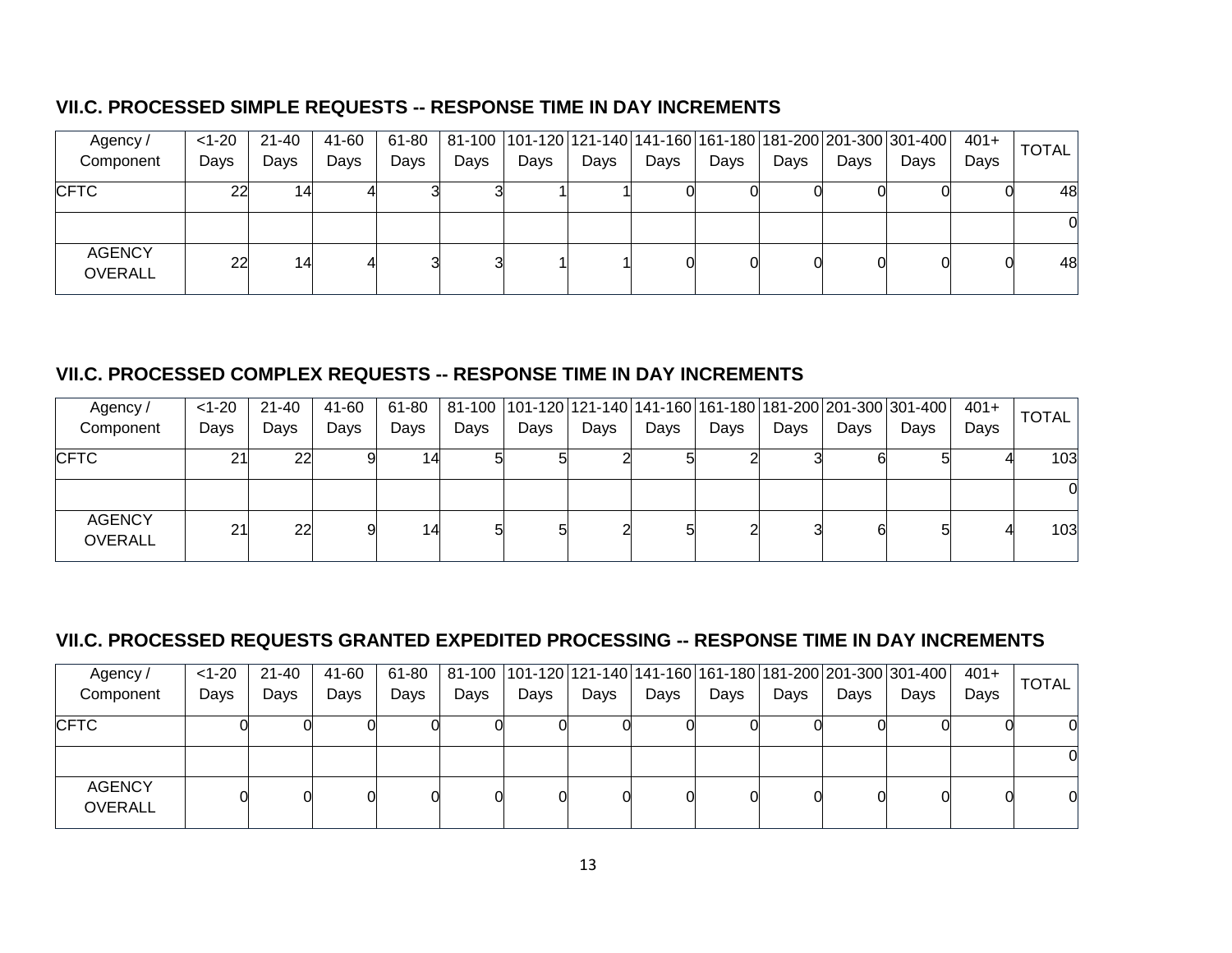# **VII.D. PENDING REQUESTS -- ALL PENDING PERFECTED REQUESTS**

|                       | <b>SIMPLE</b>     |                             |                              |                          | <b>COMPLEX</b>              |                              | <b>EXPEDITED PROCESSING</b> |                             |                              |  |
|-----------------------|-------------------|-----------------------------|------------------------------|--------------------------|-----------------------------|------------------------------|-----------------------------|-----------------------------|------------------------------|--|
| Agency / Component    | Number<br>Pending | Median<br>Number of<br>Days | Average<br>Number of<br>Days | <b>Number</b><br>Pending | Median<br>Number of<br>Days | Average<br>Number of<br>Days | Number<br>Pending           | Median<br>Number of<br>Days | Average<br>Number of<br>Days |  |
|                       |                   |                             |                              |                          |                             |                              |                             |                             |                              |  |
|                       |                   |                             |                              |                          |                             |                              |                             |                             |                              |  |
| <b>AGENCY OVERALL</b> |                   | 45.5                        | 63                           | 25                       | 115                         | 118                          |                             | N/A                         | N/A                          |  |

# **VII.E. PENDING REQUESTS -- TEN OLDEST PENDING PERFECTED REQUESTS**

| Agency /<br>Component |                           | 10th Oldest<br>Request                                                                                        | 9th | 8th | 7th | 6th | 5th | 4th | 3rd | 2 <sub>nd</sub> | Oldest<br>Request |
|-----------------------|---------------------------|---------------------------------------------------------------------------------------------------------------|-----|-----|-----|-----|-----|-----|-----|-----------------|-------------------|
|                       | Date of Receipt           |                                                                                                               |     |     |     |     |     |     |     |                 |                   |
|                       | Number of Days<br>Pending |                                                                                                               |     |     |     |     |     |     |     |                 |                   |
| <b>AGENCY</b>         | Date of Receipt           | 2014-03-17 2014-01-30 2013-12-02 2013-11-25 2013-11-13 2013-11-08 2013-11-04 2013-10-17 2013-10-17 2013-09-30 |     |     |     |     |     |     |     |                 |                   |
| <b>OVERALL</b>        | Number of Days<br>Pending | 138                                                                                                           | 169 | 209 | 213 | 221 | 223 | 227 | 239 | 239             | 251               |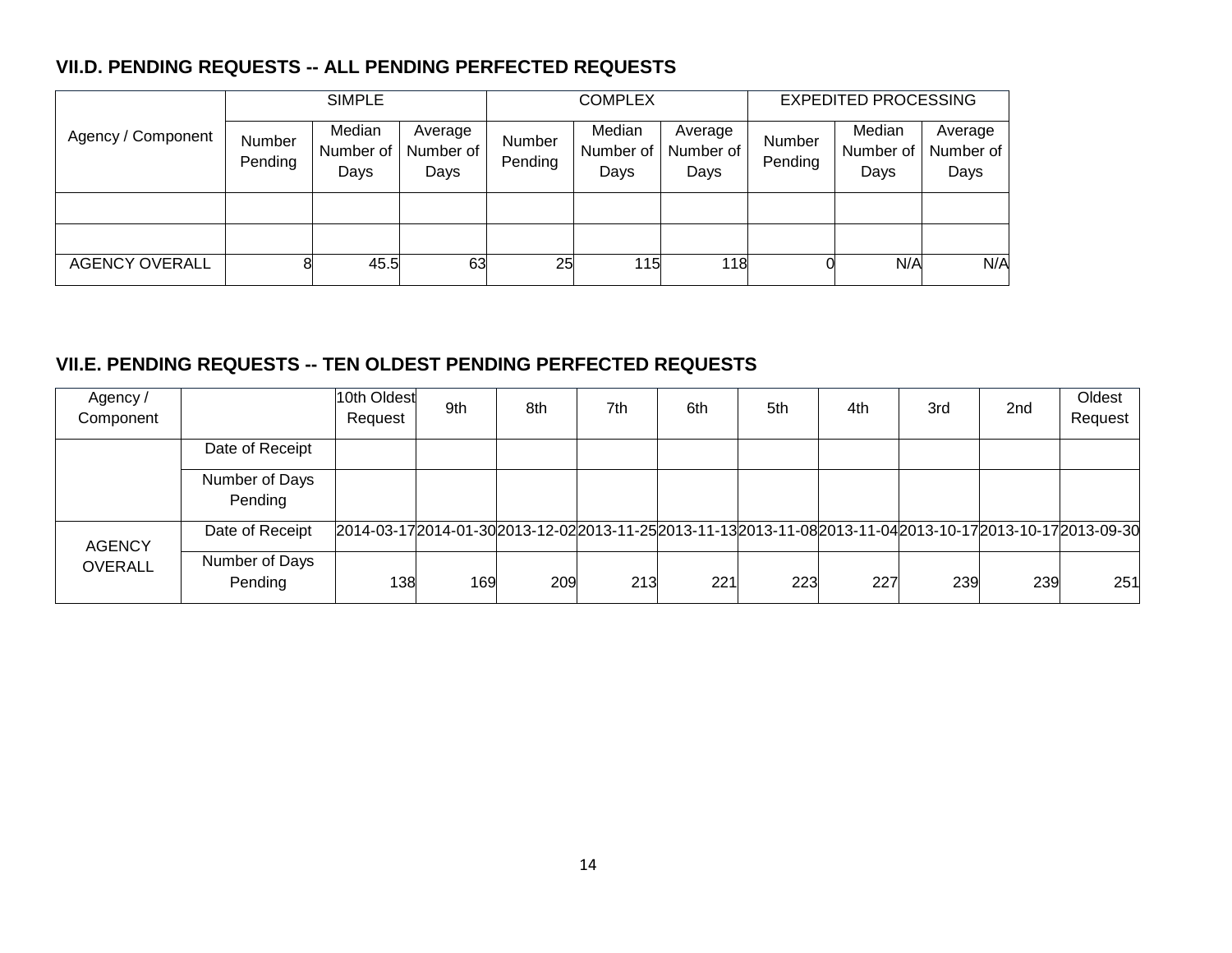# **VIII.A. REQUESTS FOR EXPEDITED PROCESSING**

| Agency /<br>Component           | Number Granted | <b>Number Denied</b> | Median Number of Average Number<br>Days to<br>Adjudicate | of Days to<br>Adjudicate | Number<br>Adjudicated<br>Within Ten<br>Calendar Days |
|---------------------------------|----------------|----------------------|----------------------------------------------------------|--------------------------|------------------------------------------------------|
|                                 |                |                      |                                                          |                          |                                                      |
|                                 |                |                      |                                                          |                          |                                                      |
| <b>AGENCY</b><br><b>OVERALL</b> | 0              | 11                   |                                                          | 7.73                     | 11                                                   |

# **VIII.B. REQUESTS FOR FEE WAIVER**

| Agency /<br>Component           | Number Granted | Number Denied | Median Number of Average Number<br>Days to<br>Adjudicate | of Days to<br>Adjudicate |
|---------------------------------|----------------|---------------|----------------------------------------------------------|--------------------------|
|                                 |                |               |                                                          |                          |
|                                 |                |               |                                                          |                          |
| <b>AGENCY</b><br><b>OVERALL</b> |                |               | 3                                                        | 2.75                     |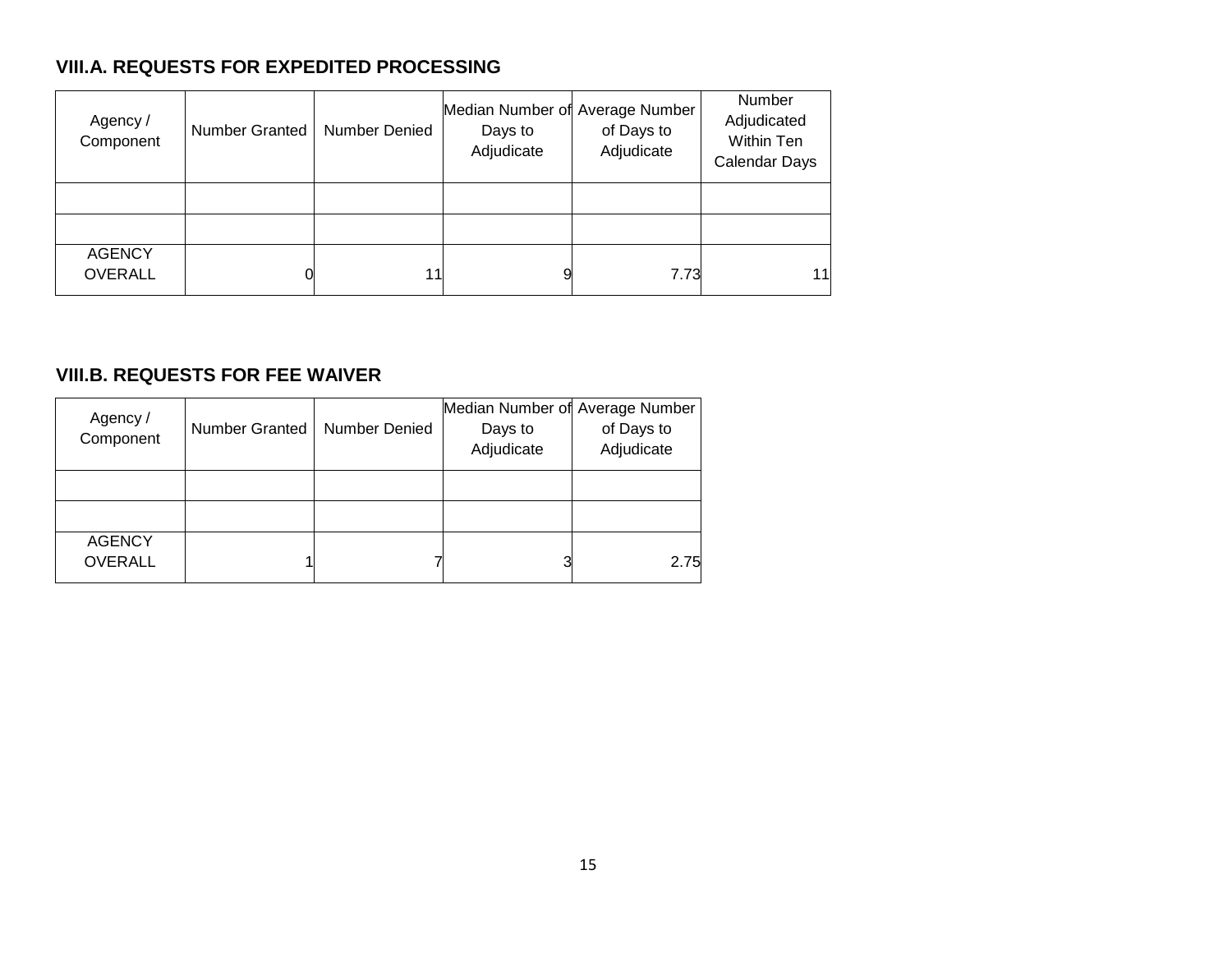# **IX. FOIA PERSONNEL AND COSTS**

|                                 |                                             | <b>PERSONNEL</b>                                          |                                                            | <b>COSTS</b>            |                             |                     |  |  |  |
|---------------------------------|---------------------------------------------|-----------------------------------------------------------|------------------------------------------------------------|-------------------------|-----------------------------|---------------------|--|--|--|
| Agency /<br>Component           | Number of "Full-<br>Time FOIA<br>Employees" | Number of<br>"Equivalent Full-<br>Time FOIA<br>Employees" | <b>Total Number</b><br>of "Full-Time<br><b>FOIA Staff"</b> | <b>Processing Costs</b> | Litigation-Related<br>Costs | <b>Total Costs</b>  |  |  |  |
| <b>CFTC</b>                     |                                             | 1.83                                                      | 2.83                                                       | \$260,808.40            |                             | \$0.00 \$260,808.40 |  |  |  |
|                                 |                                             |                                                           |                                                            |                         |                             | \$0.00              |  |  |  |
| <b>AGENCY</b><br><b>OVERALL</b> |                                             | 1.83                                                      | 2.83                                                       | \$260,808.40            |                             | \$0.00 \$260,808.40 |  |  |  |

# **X. FEES COLLECTED FOR PROCESSING REQUESTS**

| Agency / Component    | <b>Total Amount of Fees</b><br>Collected | Percentage of Total<br>Costs |
|-----------------------|------------------------------------------|------------------------------|
| <b>ICFTC</b>          | \$0.00                                   | 0.00%                        |
|                       |                                          |                              |
| <b>AGENCY OVERALL</b> | \$0.00                                   | 0.00%                        |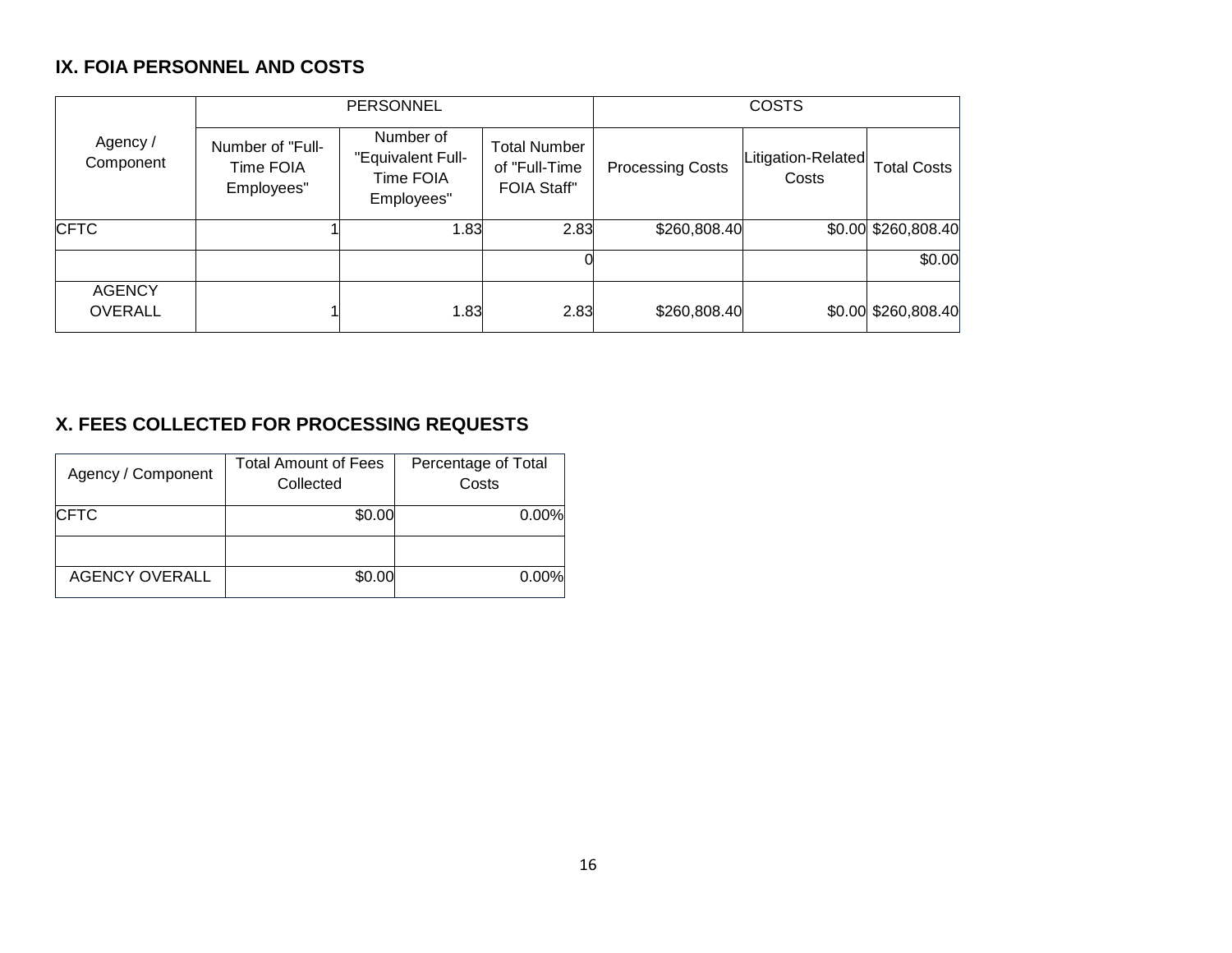# **XII.A. BACKLOGS OF FOIA REQUESTS AND ADMINISTRATIVE APPEALS**

|                       | Number of Backlogged                                     | Number of Backlogged |
|-----------------------|----------------------------------------------------------|----------------------|
| Agency / Component    | Requests as of End of Fiscal Appeals as of End of Fiscal |                      |
|                       | Year                                                     | Year                 |
| <b>ICFTC</b>          | 2                                                        |                      |
|                       |                                                          |                      |
| <b>AGENCY OVERALL</b> | ⌒                                                        |                      |

# **XII.B. CONSULTATIONS ON FOIA REQUESTS -- RECEIVED, PROCESSED, AND PENDING CONSULTATIONS**

|                       | Number of                     |                        | Number of             | Number of                                       |
|-----------------------|-------------------------------|------------------------|-----------------------|-------------------------------------------------|
|                       | <b>Consultations Received</b> | Number of              |                       | Consultations Received Consultations Received   |
|                       | from Other Agencies           | Consultations Received | from Other Agencies   | from Other Agencies                             |
| Agency / Component    | that were Pending at the      | from Other Agencies    |                       | that were Processed by that were Pending at the |
|                       | Agency as of Start            | During the Fiscal Year | the Agency During the | Agency as of <b>End</b>                         |
|                       | of the Fiscal Year            |                        | <b>Fiscal Year</b>    | of the Fiscal Year                              |
| <b>CFTC</b>           |                               |                        |                       | OI.                                             |
|                       |                               |                        |                       | 0l                                              |
| <b>AGENCY OVERALL</b> |                               |                        |                       | 0                                               |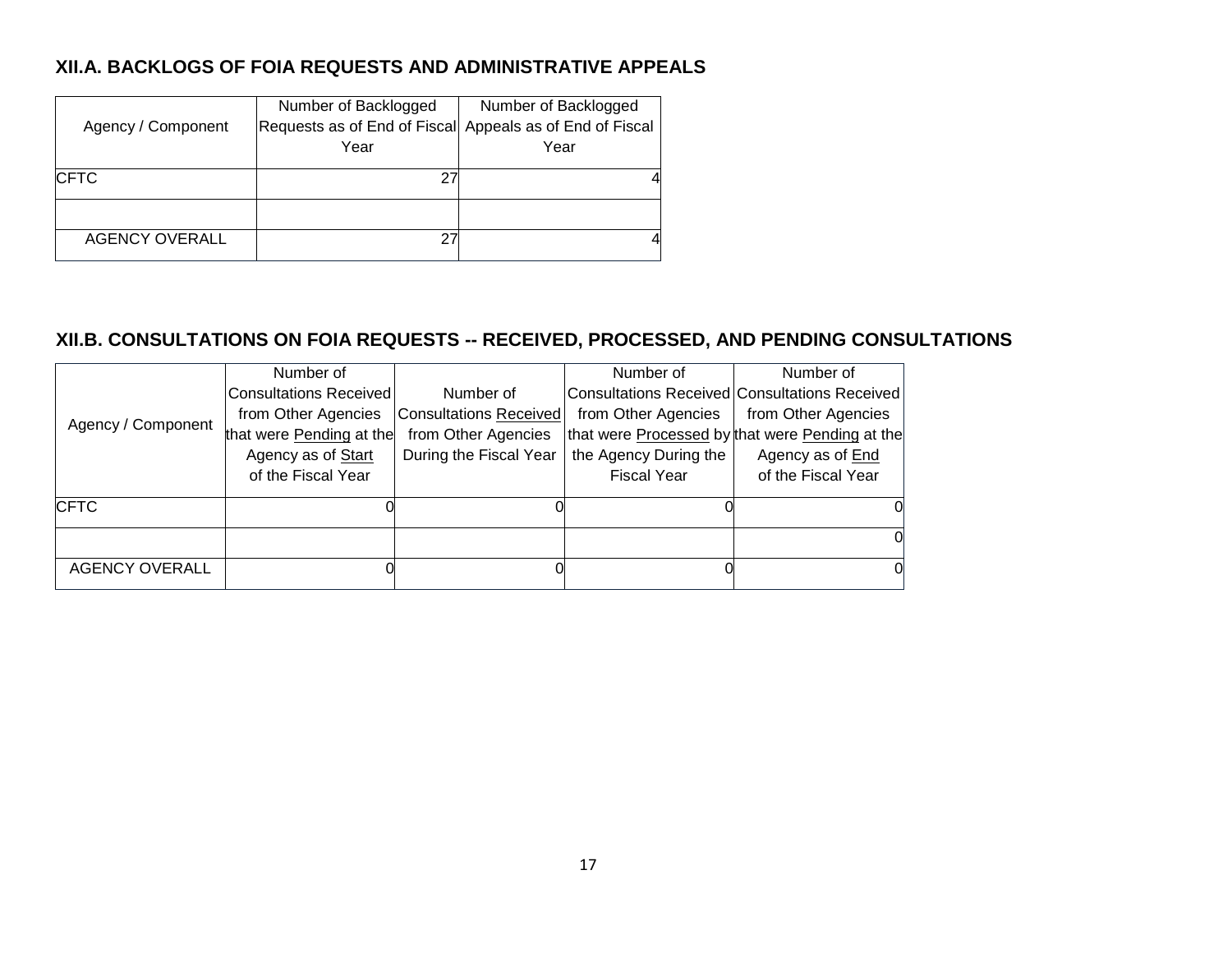# **XII.C. CONSULTATIONS ON FOIA REQUESTS -- TEN OLDEST CONSULTATIONS RECEIVED FROM OTHER AGENCIES AND PENDING AT THE AGENCY**

| Agency /<br>Component |                | 10th Oldest<br>Consultation | 9th | 8th | 7th | 6th | 5th | 4th | 3rd | 2nd | Oldest<br>Consultation |
|-----------------------|----------------|-----------------------------|-----|-----|-----|-----|-----|-----|-----|-----|------------------------|
|                       | Date           |                             |     |     |     |     |     |     |     |     |                        |
|                       | Number of Days |                             |     |     |     |     |     |     |     |     |                        |
| <b>AGENCY</b>         | Date           | N/A                         | N/A | N/A | N/A | N/A | N/A | N/A | N/A | N/A | N/A                    |
| <b>OVERALL</b>        | Number of Days |                             |     |     |     |     |     |     |     |     | $\Omega$               |

# **XII.D.(1). COMPARISON OF NUMBERS OF REQUESTS FROM PREVIOUS AND CURRENT ANNUAL REPORT -- REQUESTS RECEIVED AND PROCESSED**

|                       |                                                                                                      | NUMBER OF REQUESTS RECEIVED                            | NUMBER OF REQUESTS PROCESSED                                                |                                                                             |  |
|-----------------------|------------------------------------------------------------------------------------------------------|--------------------------------------------------------|-----------------------------------------------------------------------------|-----------------------------------------------------------------------------|--|
| Agency / Component    | Number Received<br> During Fiscal Year from  During Fiscal Year from<br>Last Year's Annual<br>Report | <b>Number Received</b><br><b>Current Annual Report</b> | Number Processed<br>During Fiscal Year from<br>Last Year's Annual<br>Report | Number Processed<br>During Fiscal Year from<br><b>Current Annual Report</b> |  |
| <b>CFTC</b>           | 122                                                                                                  | 164                                                    | 148                                                                         | 151                                                                         |  |
|                       |                                                                                                      |                                                        |                                                                             |                                                                             |  |
| <b>AGENCY OVERALL</b> | 122                                                                                                  | 164                                                    | 148                                                                         | 151                                                                         |  |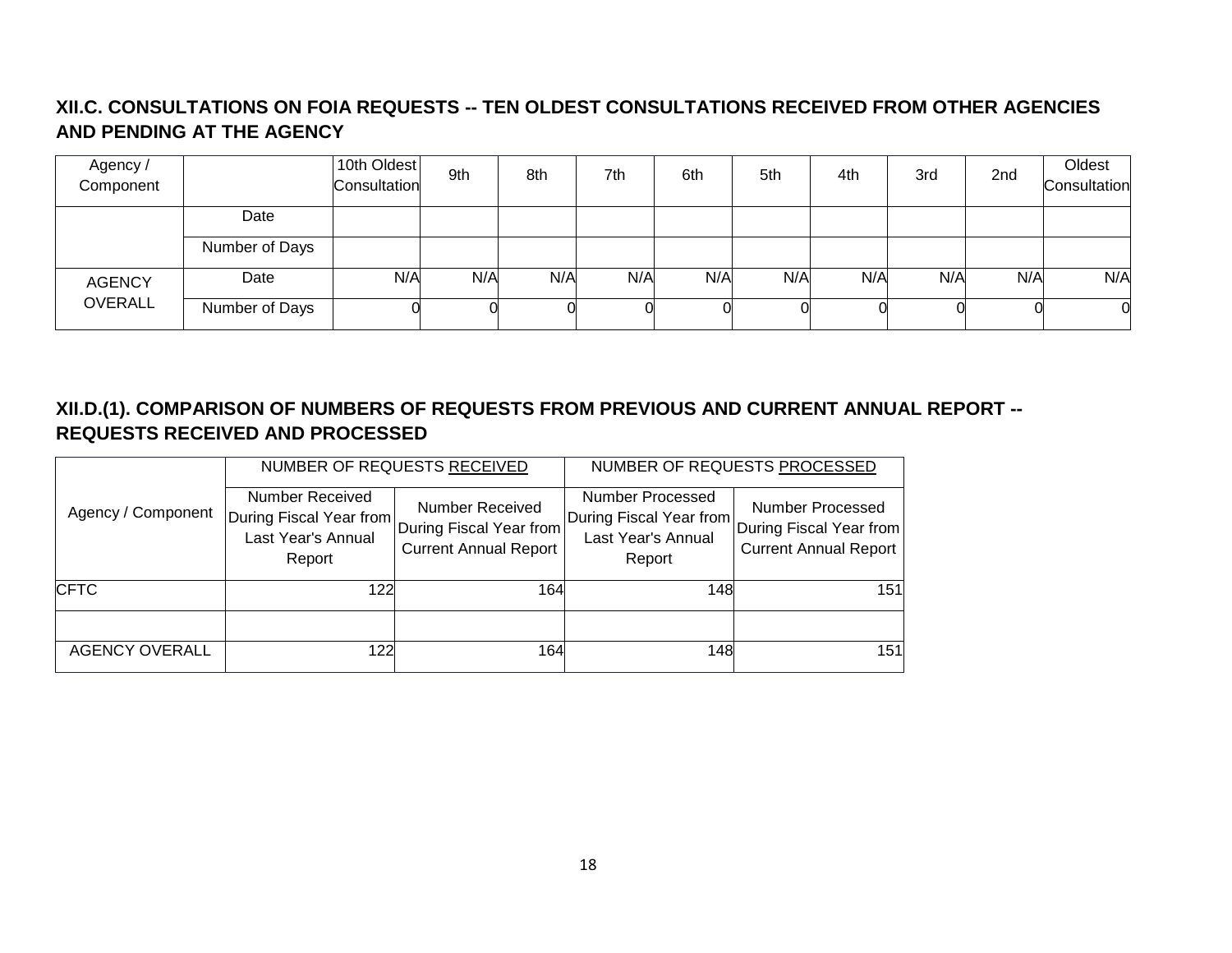# **XII.D.(2). COMPARISON OF NUMBERS OF REQUESTS FROM PREVIOUS AND CURRENT ANNUAL REPORT -- BACKLOGGED REQUESTS**

|                       | Number of Backlogged                                 | Number of Backlogged                                |  |  |
|-----------------------|------------------------------------------------------|-----------------------------------------------------|--|--|
| Agency / Component    |                                                      | Requests as of End of the Requests as of End of the |  |  |
|                       | Fiscal Year from Previous   Fiscal Year from Current |                                                     |  |  |
|                       | <b>Annual Report</b>                                 | <b>Annual Report</b>                                |  |  |
|                       |                                                      |                                                     |  |  |
| <b>CFTC</b>           | 15                                                   |                                                     |  |  |
|                       |                                                      |                                                     |  |  |
|                       |                                                      |                                                     |  |  |
| <b>AGENCY OVERALL</b> | 15                                                   |                                                     |  |  |
|                       |                                                      |                                                     |  |  |

# **XII.E.(1). COMPARISON OF NUMBERS OF ADMINISTRATIVE APPEALS FROM PREVIOUS AND CURRENT ANNUAL REPORT -- APPEALS RECEIVED AND PROCESSED**

|                       |                                                                                                        | NUMBER OF APPEALS RECEIVED                             | NUMBER OF APPEALS PROCESSED                                                 |                                                                             |  |
|-----------------------|--------------------------------------------------------------------------------------------------------|--------------------------------------------------------|-----------------------------------------------------------------------------|-----------------------------------------------------------------------------|--|
| Agency / Component    | Number Received<br> During Fiscal Year from  During Fiscal Year from  <br>Last Year's Annual<br>Report | <b>Number Received</b><br><b>Current Annual Report</b> | Number Processed<br>During Fiscal Year from<br>Last Year's Annual<br>Report | Number Processed<br>During Fiscal Year from<br><b>Current Annual Report</b> |  |
| <b>CFTC</b>           |                                                                                                        |                                                        |                                                                             | 6                                                                           |  |
|                       |                                                                                                        |                                                        |                                                                             |                                                                             |  |
| <b>AGENCY OVERALL</b> |                                                                                                        |                                                        |                                                                             | 6                                                                           |  |